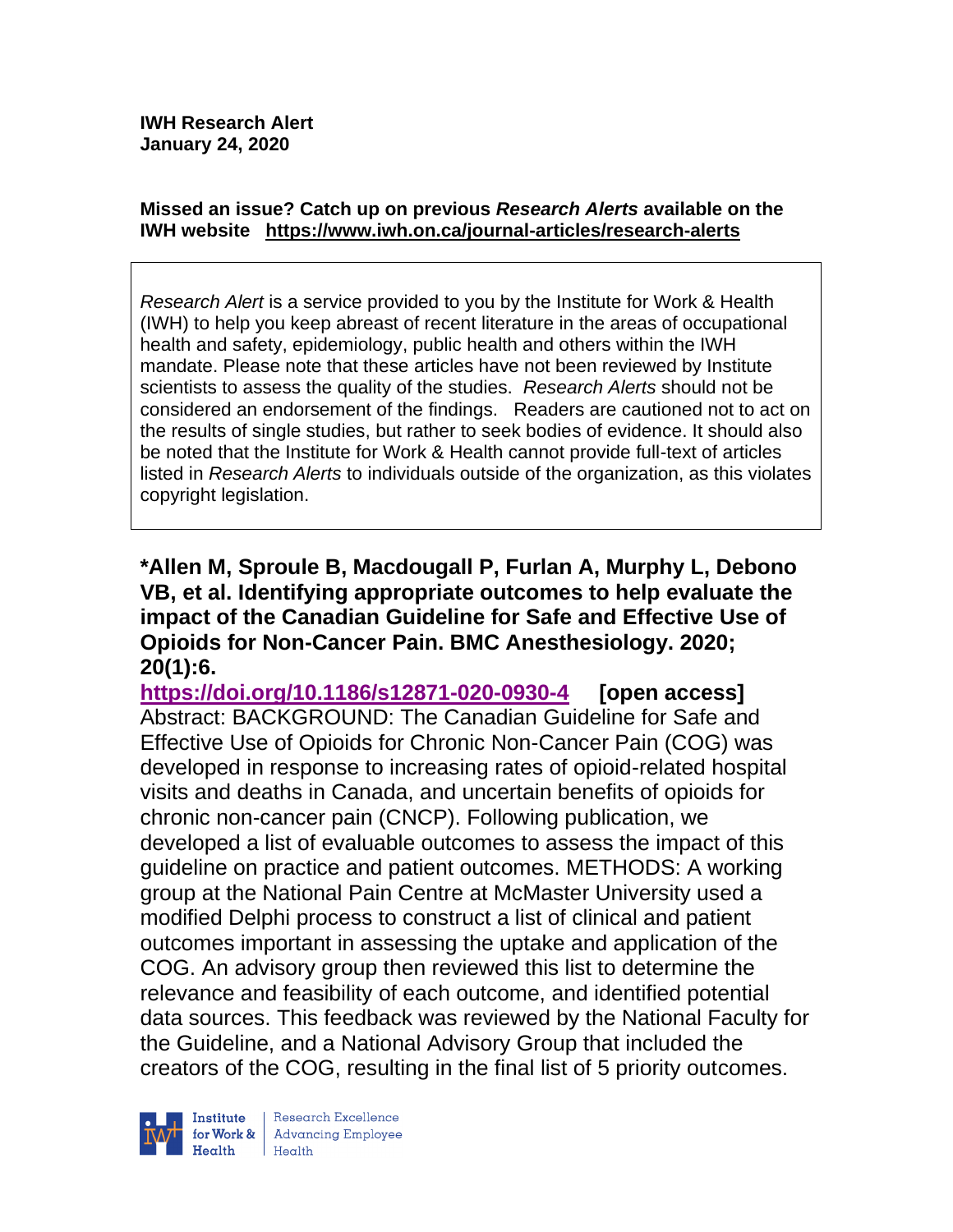RESULTS: Five outcomes were judged clinically important and feasible to measure: 1) Effects of opioids for CNCP on quality of life, 2) Assessment of patient's risk of addiction before starting opioid therapy, 3) Monitoring patients on opioid therapy for aberrant drugrelated behaviour, 4) Mortality rates associated with prescription opioid overdose and 5) Use of treatment agreements with patients before initiating opioid therapy for CNCP. Data sources for these outcomes included patient's medical charts, e-Opioid Manager, prescription monitoring programs and administrative databases. CONCLUSION: Measuring the impact of best practice guidelines is infrequently done. Future research should consider capturing the five outcomes identified in this study to evaluate the impact of the COG in promoting evidence-based use of opioids for CNCP

### **\*Trudel X, Brisson C, Gilbert-Ouimet M, Vezina M, Talbot D, and Milot A. Long working hours and the prevalence of masked and sustained hypertension. Hypertension. 2020; 75(2):532-538. <https://doi.org/10.1161/HYPERTENSIONAHA.119.12926>**

Abstract: Previous studies on the effect of long working hours on blood pressure have shown inconsistent results. Mixed findings could be attributable to limitations related to blood pressure measurement and the lack of consideration of masked hypertension. The objective was to determine whether individuals who work long hours have a higher prevalence of masked and sustained hypertension. Data were collected at 3-time points over 5 years from 3547 white-collar workers. Long working hours were self-reported, and blood pressure was measured using Spacelabs 90207. Workplace clinic blood pressure was defined as the mean of the first 3readings taken at rest at the workplace. Ambulatory blood pressure was defined as the mean of the next readings recorded every 15 minutes during daytime working hours. Masked hypertension was defined as clinic blood pressure < 140/90 mm Hg and ambulatory blood pressure >/=135/85 mm Hg. Sustained hypertension was defined as clinic blood pressure  $\ge$ /=140/90 mm Hg and ambulatory blood pressure  $\ge$ /=135/85 mm Hg or being treated hypertension. Long working hours were associated with the prevalence of masked hypertension (prevalence ratio 49+=1.70 [95% CI, 1.09-2.64]), after adjustment for sociodemographics, lifestyle-related risk factors, diabetes mellitus, family history of cardiovascular disease, and job strain. The

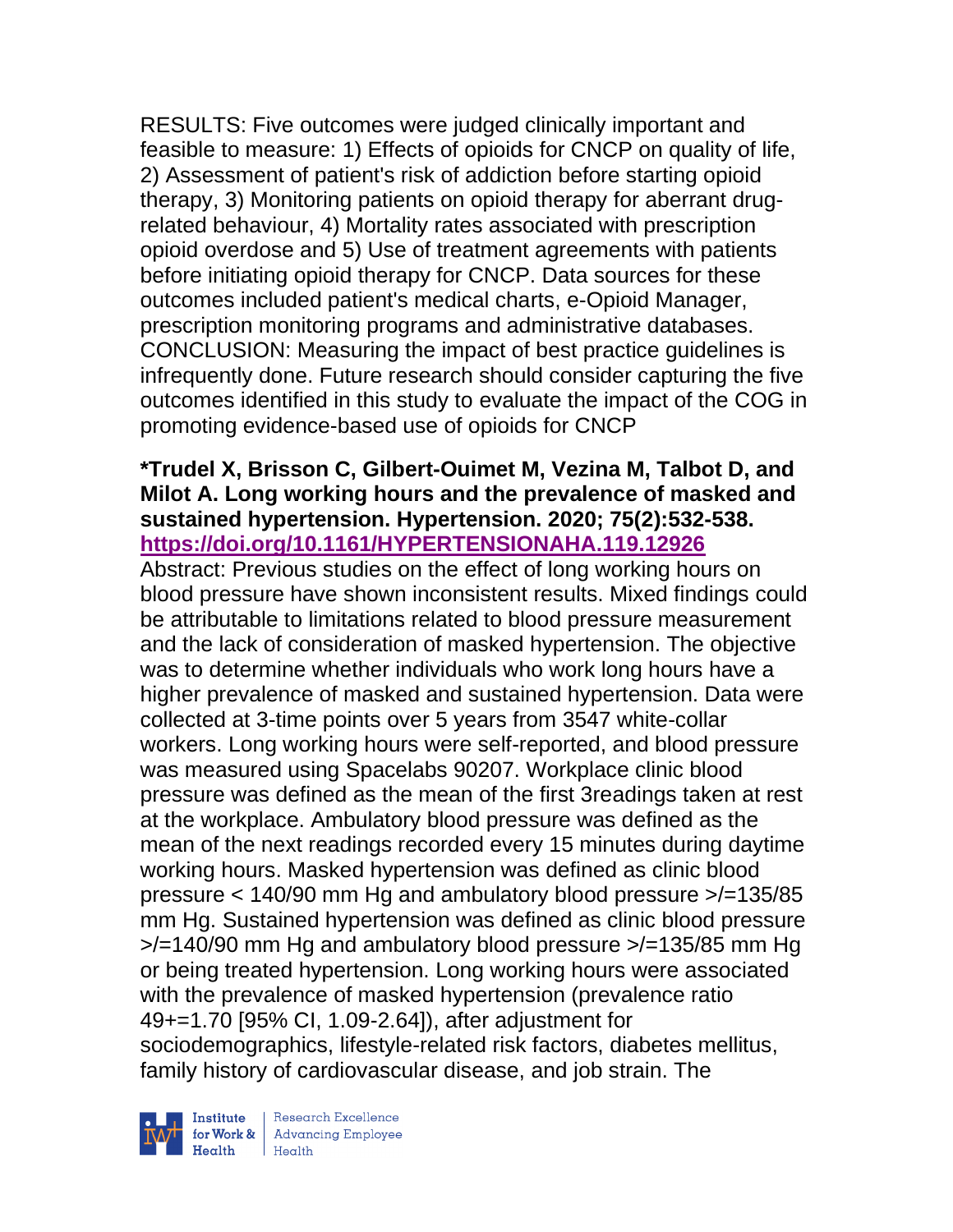association with sustained hypertension was of a comparable magnitude (prevalence ratio 49+=1.66 [95% CI, 1.15-2.50]). Results suggest that long working hours are an independent risk factor for masked and sustained hypertension. Workplace strategies targeting long working hours could be effective in reducing the clinical and public health burden of hypertension

### **Agarwal B, Brooks SK, and Greenberg N. The role of peer support in managing occupational stress: a qualitative study of the sustaining resilience at work intervention. Workplace Health & Safety. 2020; 68(2):57-64.**

# **<https://doi.org/10.1177/2165079919873934>**

Abstract: Background: Peer support at work may support psychological resilience by enhancing coping skills and providing social support. The current study aimed to examine how a workplace peer support program, "Sustaining Resilience at Work" (StRaW), may support employee mental health from the perspective of the trained peer supporter. Method: Nine individuals from various public and private organizations who had completed StRaW peer supporter training participated in semi-structured interviews to explore their views on the StRaW program. Data were analyzed using inductive thematic analysis. Findings: Three main themes emerged: the impact of workplace stressors on employee mental health, the impact of StRaW, and feedback on StRaW. The results suggested positive effects of StRaW training on practitioners' ability to support colleagues and maintain their own psychological well-being. Discussion/Application to Practice: Our results indicated that peer support programs in the workplace may improve employees' wellbeing and relationships between employees. As such, occupational health professionals should recommend that their organizations invest in these types of programs to improve organizational resilience. They should encourage employees they consider to be capable of supporting their colleagues to undergo this training as evidence suggests this is beneficial to the trained employees' own well-being, rather than making them feel burdened or under pressure. Occupational health professionals should also view such programs as useful ways of improving attitudes toward mental health within their organizations

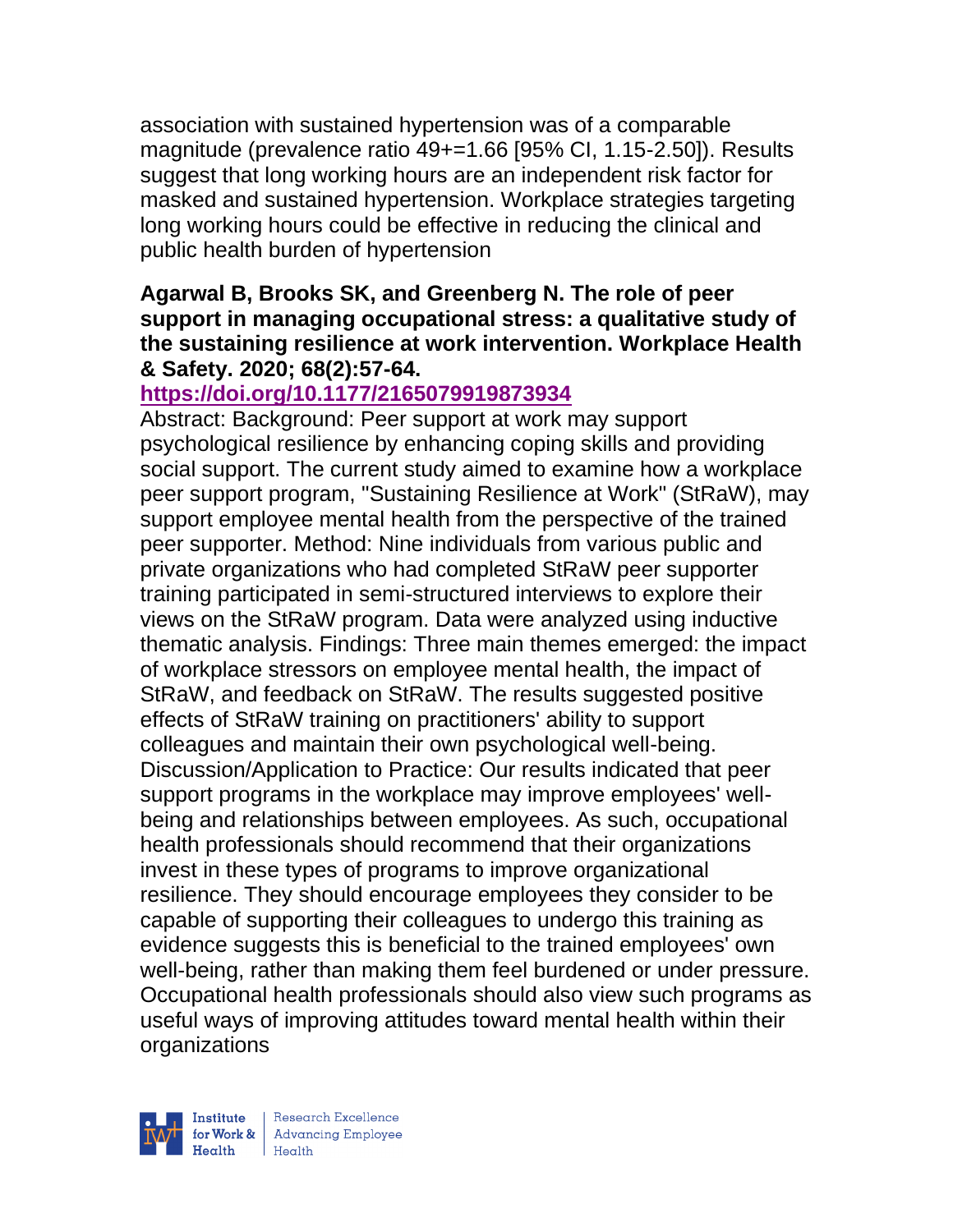### **Bjork BE, Jensen I, and Kwak L. Nationwide implementation of a national policy for evidence-based rehabilitation with focus on facilitating return to work: a survey of perceived use, facilitators, and barriers. Disability and Rehabilitation. 2020; 42(2):219-227. <https://doi.org/10.1080/09638288.2018.1496151>**

Abstract: Aim: The aim is to assess whether the national policy for evidence-based rehabilitation with a focus on facilitating return-towork is being implemented in health-care units in Sweden and which factors influence its implementation. Methods: A survey design was used to investigate the implementation. Data were collected at county council management level (process leaders) and clinical level (clinicians in primary and secondary care) using web surveys. Data were analyzed using SPSS, presented as descriptive statistics. Results: The response rate among the process leaders was  $88\%$  (n = 30). Twenty-eight percent reported that they had already introduced workplace interventions. A majority of the county councils' process leaders responded that the national policy was not clearly defined. The response rate among clinicians was  $72\%$  (n = 580). Few clinicians working with patients with common mental disorders or musculoskeletal disorders responded that they were in contact with a patient's employer, the occupational health services or the employment office (9-18%). Nearly, all clinicians responded that they often/always discuss work-related problems with their patients. Conclusions: The policy had been implemented or was to be implemented before the end of 2015. Lack of clearly stated goals, training, and guidelines were, however, barriers to implementation. Implications for rehabilitation Clinicians' positive attitudes and willingness to discuss workplace interventions with their patients were important facilitators related to the implementation of a nationwide policy for workplace interventions/rehabilitation. A lack of clearly stated goals, training, and guidelines were barriers related to the implementation. The development of evidence-based policies regarding rehabilitation and its implementation has to rely on very structured and clear descriptions of what to do, preferably with the help of practice guidelines. Nationwide implementation of rehabilitation policies has to allow time for preparation including communication of goals and competence assurance in a close collaboration with the end users, namely clinicians and patients. Abbreviations CBT Cognitive behavioral therapy CFIR Consolidated

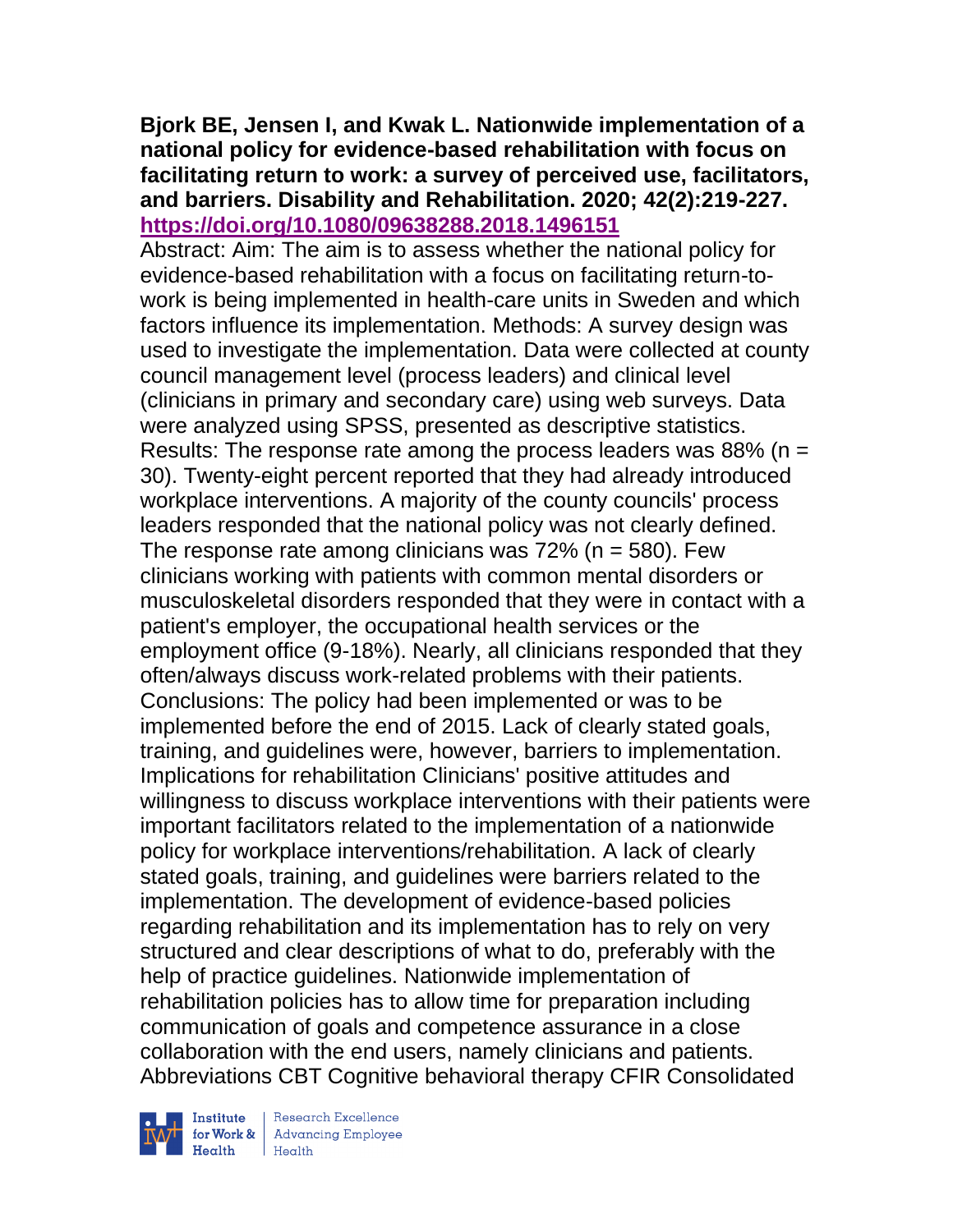framework for implementation research CMD Common mental disorders IPT Interpersonal psychotherapy MMR Multimodal rehabilitation RG Rehabilitation guarantee RTW Return to work SPSS Statistical package for the social sciences

### **Chander H, Turner AJ, Swain JC, Sutton PE, McWhirter KL, Morris CE, et al. Impact of occupational footwear and workload on postural stability in work safety. Work. 2019; 64(4):817-824. <https://doi.org/10.3233/WOR-193043>**

Abstract: BACKGROUND: The impact of occupational footwear and workload on postural stability has been studied previously to prevent fall-related workplace injuries. OBJECTIVE: The purpose of this study was to assess the impact of two types of occupational footwear [steel-toed (SB) and tactical (TB) work boots] on human balance, when exposed to physical workload. METHODS: Postural stability was evaluated in eighteen male participants in the following conditions: eyes open (EO), eyes closed (EC), eyes open unstable surface (EOU) and eyes closed unstable surface (ECU). Postural sway parameters were analyzed using a 2x3 repeated measures analysis of variance design [prior to (PRE) and twice post-workload (POST1 & POST2) separated by 10 minutes of rest]. RESULTS: Findings revealed that the use of SB resulted in greater postural stability, which could be attributed to the design characteristics of these footwear and that postural stability was negatively impacted immediately after the workload which could be attributed to the physical exertions during the workload. However, significant differences were limited to ECU with no visual and altered somatosensory feedback. CONCLUSION: Design features on occupational footwear can aid postural stability while physical exertional tasks can be detrimental. Findings can offer design and work-rest scheduling suggestions to improve work safety

#### **Dhiman P, Lee H, Kirtley S, and Collins GS. A systematic review showed more consideration is needed when conducting nonrandomized studies of interventions. Journal of Clinical Epidemiology. 2020; 117:99-108.**

## **<https://doi.org/10.1016/j.jclinepi.2019.09.027>**

Abstract: OBJECTIVE: The objective of this study was to evaluate the methodological conduct, reporting, and risk of bias of nonrandomized

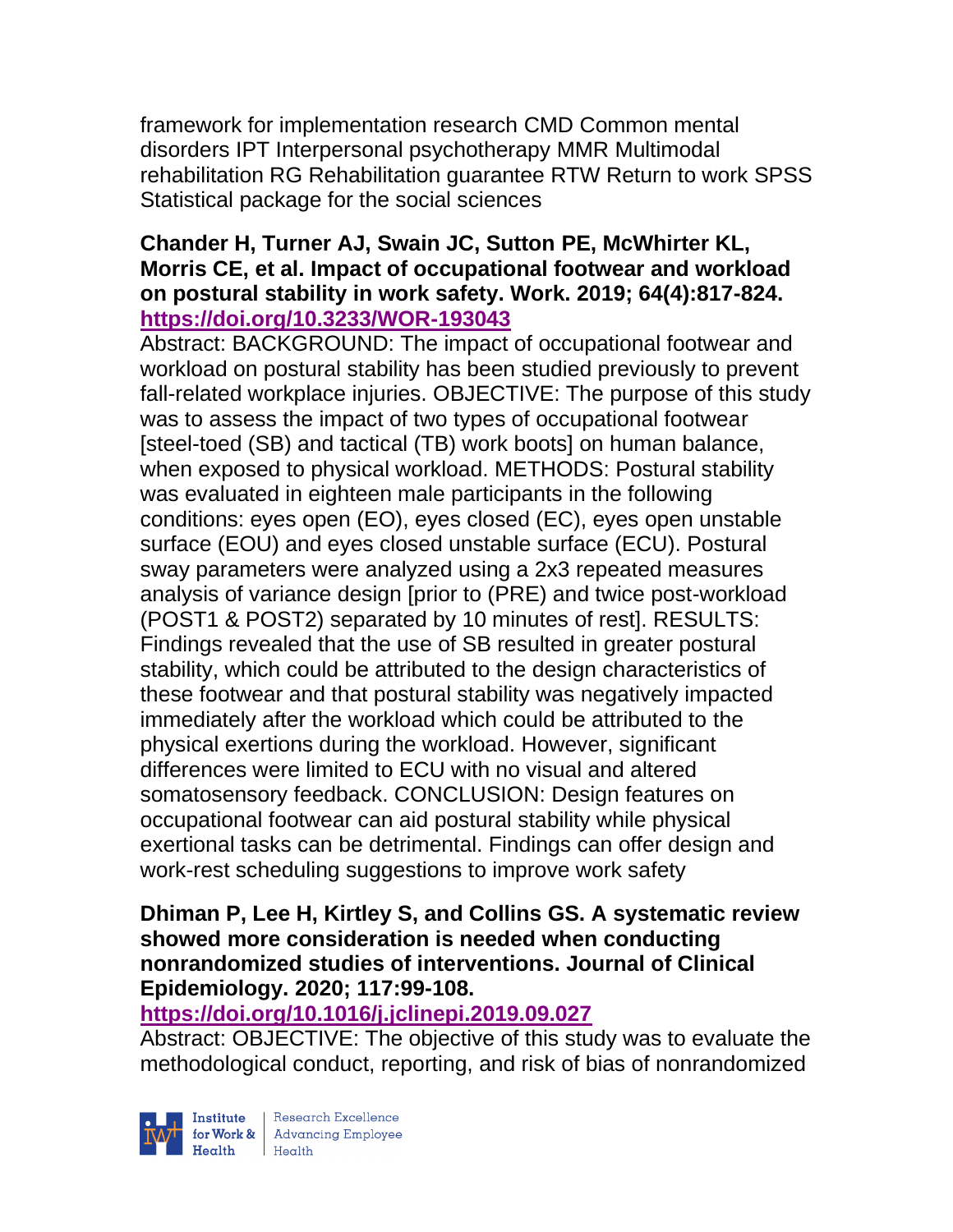studies of interventions (NRSIs) funded by UK National Institute for Health Research Biomedical Research Centres (NIHR-BRCs). STUDY DESIGN AND SETTING: We conducted a systematic review, searching the Medline and Web of Science databases between 2012 and 2018, for NRSIs funded by NIHR-BRCs. Eligible studies were published between April 2012 and December 2017. We selected a contemporary subset of NRSIs published in 2017. We extracted study design, methods for overcoming confounding bias from nonrandomization, analysis methods, and items for assessing risk of bias. Risk of bias was the primary outcome, assessed using Risk Of Bias In Non-randomised Studies-of Interventions (ROBINS-I). RESULTS: Fifty-two NSRI publications were included, of which over half were cohort studies and 29% before-and-after studies. Seventyseven percent analyzed nonpurposefully collected data. All had serious or critical risk of bias. Regression adjustment was most commonly used to address confounding bias (50%). Few (12%) studies accounted for missing data and 42% reported different numbers of outcomes in their methods and results. CONCLUSION: Most reviewed NRSIs had serious or critical risk of bias. Although NRSIs can evaluate treatment effects when appropriately conducted, this review shows that their design, analysis, and reporting require more consideration

#### **Johannesen CDL, Flachs EM, Ebbehoj NE, Marott JL, Jensen GB, Nordestgaard BG, et al. Sedentary work and risk of venous thromboembolism. Scandinavian Journal of Work, Environment & Health. 2020; 46(1):69-76.**

## **<https://doi.org/10.5271/sjweh.3841>**

Abstract: Objective Prolonged seated immobility during long-distance flights is related to an increased risk of venous thromboembolism (VTE), but little, if anything, is known about the risk related to sedentary work. The objective of this paper was to examine the risk of VTE according to sitting posture at work. Methods This prospective study includes a total of 78 936 participants from the Copenhagen City Heart Study and the Copenhagen General Population Study, all without previous thromboembolic events and aged <65 years. An assessment of the number of hours spent in sitting position at work was assigned each participant at baseline using a job exposure matrix. VTE was identified through national patient registries. Survival



 $\begin{tabular}{|l|} Institute & Research Excellence \\ \hline for Work & Advancing Employee \\ Health & Health \\ \end{tabular}$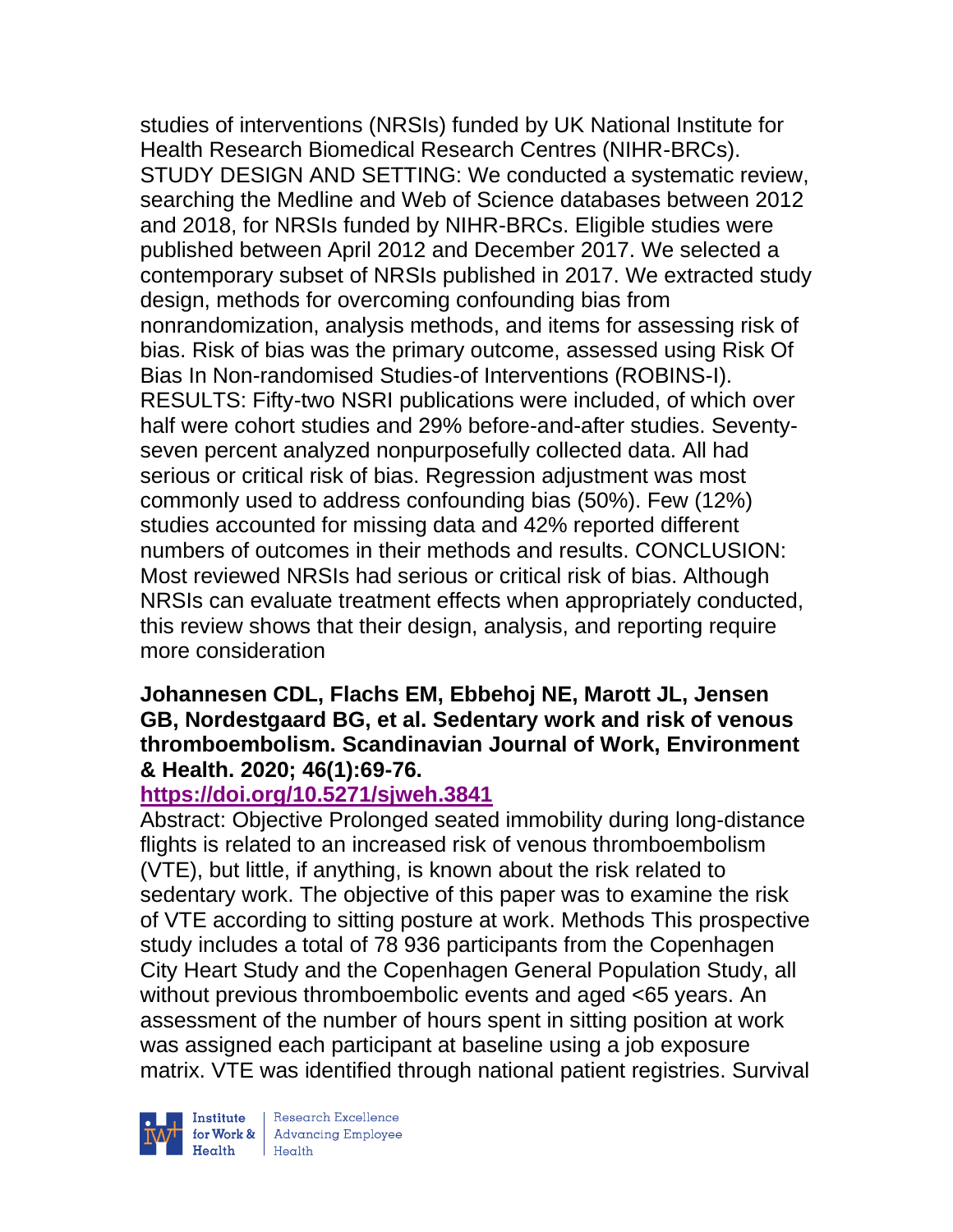analyses were performed to determine the risk of VTE according to sedentary position at work with adjustment for a range of known determinants including lifestyle and coagulation factors. Results During the follow-up period of 582 411 person years (mean follow-up, 7.4 years) 911 participants experienced their first VTE event. Multivariable adjusted analyses showed no difference in risk of VTE between occupational sitting >/=6.5 hours/day and occupational sitting </=3.5 hours/day (hazard ratio 1.11, 95% confidence interval 0.92-1.34). Conclusion This study does not support the hypothesis that sedentary work is a risk factor for VTE in the general population. Whether certain occupations with particularly high exposure to immobilized sitting positions are associated with thromboembolic events is not addressed

#### **Jung J, Choi HR, Cho BS, Park S, Myong JP, Kang MY, et al. Establishment and operation of a cooperative program to identify work-related acute myeloid leukemia in a general hospital. Annals of Occupational and Environmental Medicine. 2019; 31:e33.**

**<https://doi.org/10.35371/aoem.2019.31.e33> [open access]** Abstract: Background: The purpose of this report is to introduce the occupational cancer surveillance system, implemented in June 2018, and to share the results of our cooperative program. Methods: The cooperative program begins when the patient is diagnosed with acute myeloid leukemia (AML). Newly diagnosed AML patients are admitted to the internal medicine hematology department, then attending hematology physician requests a consultation from the occupational and environmental medicine (OEM) department. The OEM doctor next visits the hospitalized patient and interviews them to take their occupational history, and preliminarily evaluates the likelihood that the condition is associated with occupation. If the patient wants to apply for compensation through the Korea Workers' Compensation & Welfare Service, the patient was informed to visits the outpatient clinic of the OEM department and requests a 'work-relatedness evaluation report' for use in applying for compensation. Results: Among the 103 patients, who received an OEM departmental work history evaluation, 18 patients were considered to have a workrelated incidence and 12 patients were registered in the Industrial Accident Compensation Insurance system. Conclusions: The present

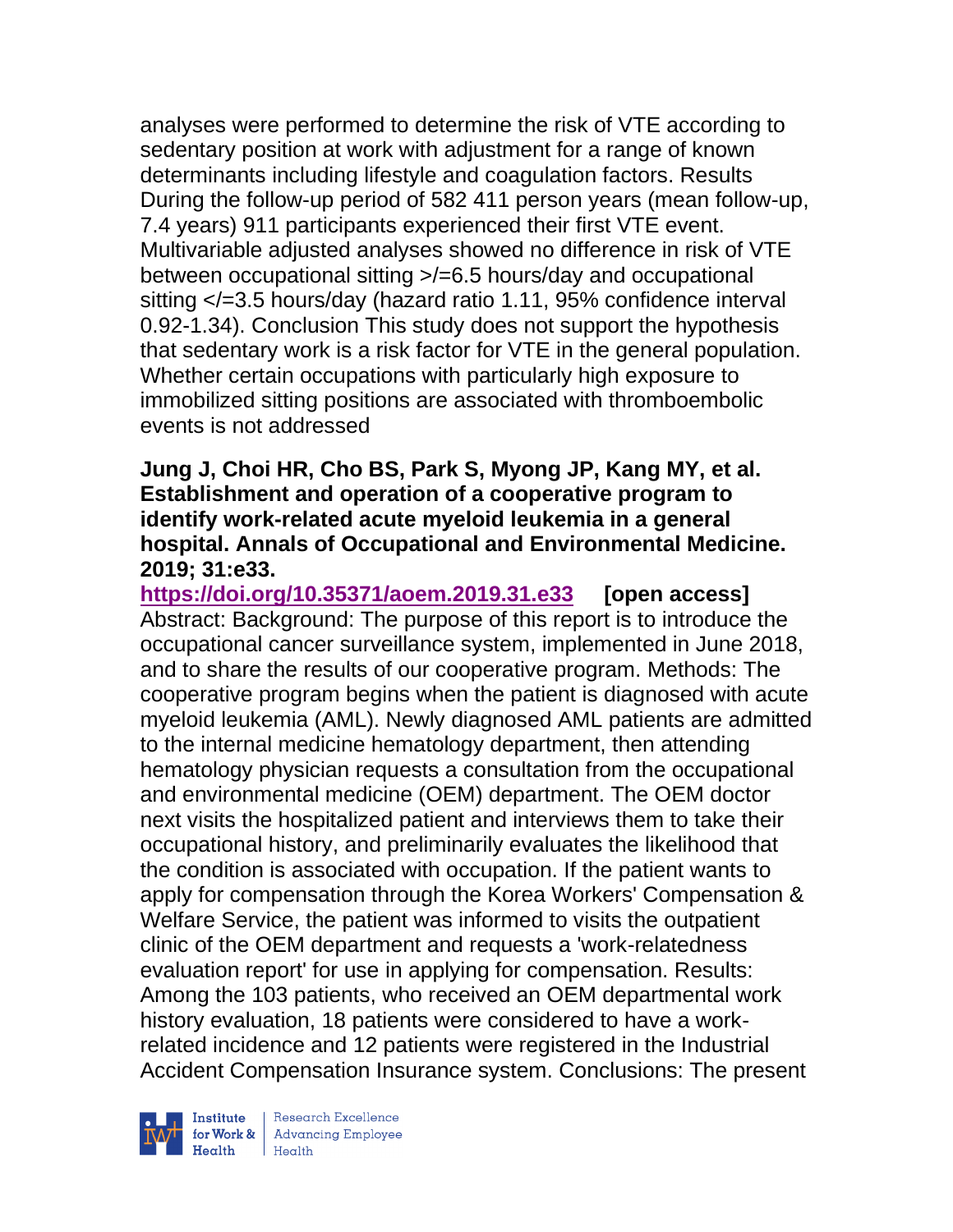report provides data on a sustainable model for identifying occupational disease in a general hospital setting, while also informing patients about their occupational rights

#### **Kuronen J, Winell K, Riekki S, Hartsenko J, and Rasanen K. Networking of occupational health care units promotes reduction of permanent disability pensions among workers they care: a register-based study controlled by benchmarking with a 5-year follow-up. Journal of Occupational Health. 2019; [Epub ahead of print].**

**<https://doi.org/10.1002/1348-9585.12087> [open access]** Abstract: OBJECTIVES: Early retirement due to disability is a problem in Finland. That causes pension costs that are heavy for the society. This study was designed to find out whether a quality network can support the reduction in incident disability pensions and promote a shift from full to partial disability pensions. METHODS: The study population ( $N = 41 472$  in 2016) consisted of municipal employees whose occupational health care (OHC) was provided by the members of the Finnish Occupational Health Quality Network (OQN). The comparison population consisted of all municipality employees whose OHC was provided by non-members of the OQN  $(N = 340 479$  in 2016). The outcomes were measured by comparing the trends in incident disability pensions of full and partial permanent pension and full and partial provisional pension, partial/full pension indexes from 2011 to 2016 according to the principles of Benchmarking Controlled Trials. Linear regression models were used to explore the dynamics of different pension forms. Regression coefficients were calculated to show the average change per year. RESULTS: The incidence of permanent disability pensions decreased faster in the study population (P for trend .03) and the study group showed a stronger shift from full to partial permanent pensions (P for trend <.001). CONCLUSION: Quality networking between OHC units including common goal setting, systematic quality improvement, and repeated quality measurements decreased new permanent disability pensions and increased partial permanent pensions. Such changes are important while thriving for increased work participation

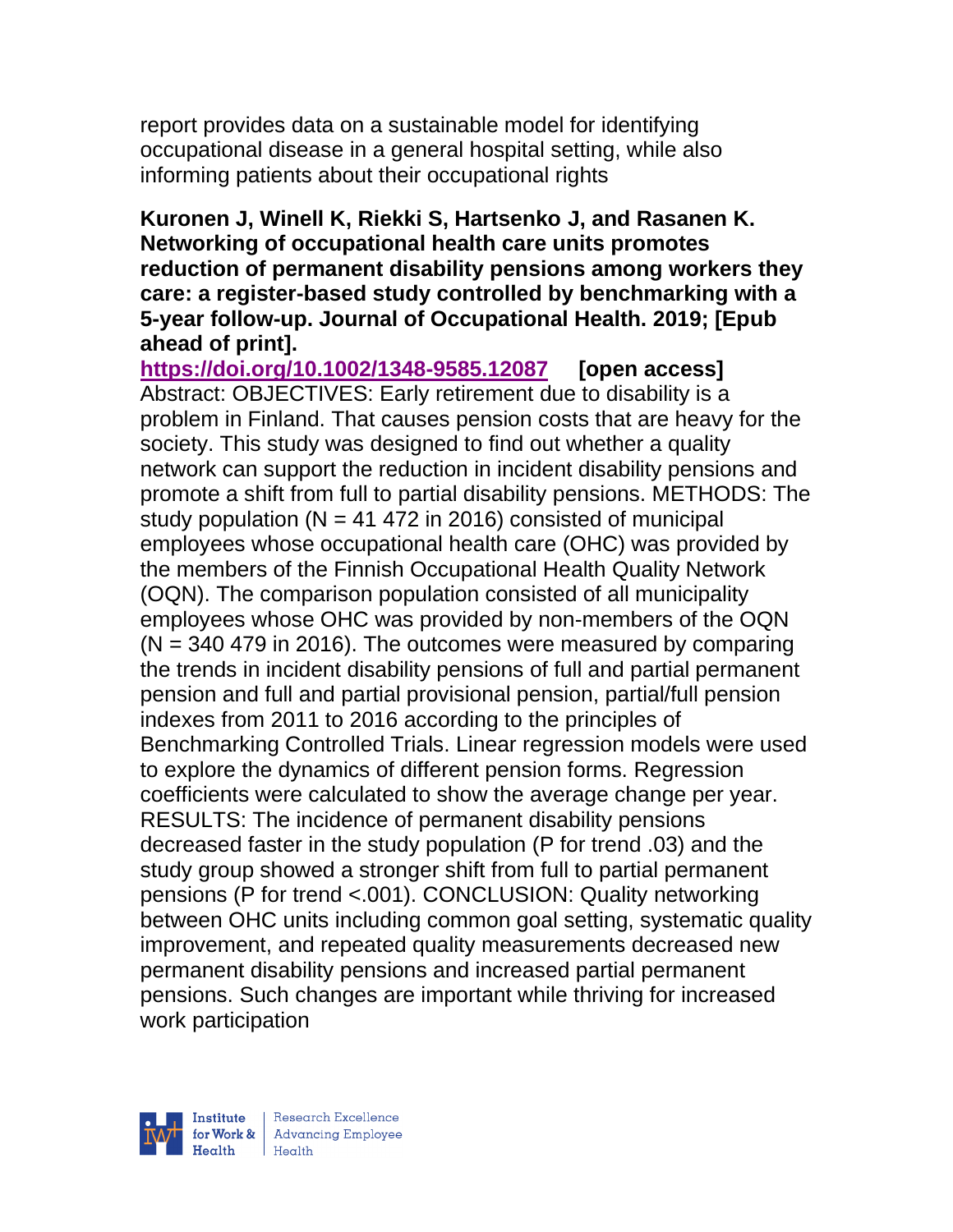**Lee W, Migliaccio GC, Lin KY, and Seto EYW. Workforce development: understanding task-level job demands-resources, burnout, and performance in unskilled construction workers. Safety Science. 2020; 123:104577. <https://doi.org/10.1016/j.ssci.2019.104577>** 

**Ludwikowski WMA, Schechinger HA, and Armstrong PI. Are interest assessments propagating gender differences in occupations? Journal of Career Assessment. 2019; 28(1):14-27. <https://doi.org/10.1177/1069072718821600> [open access]** Abstract: The current study focused on the effect of assessment methods on estimates of gender differences in interests across Holland's themes. College students (121 women, 76 men) rated their interests in Holland-based activities and occupations using Likert-type scales, and they also completed a card sorting assessment of Holland interests using occupation-based items. Gender differences were consistently observed for realistic and social interests with the magnitude of the observed gender differences varying by measure type. A Gender × Measure interaction accounted for 33% of the variance observed in interest scores: Occupation-based scales produced larger differences than activity-based scales, and the card sorting assessment produced larger gender differences than the Likert-type rating scales. Therefore, the choice of interest measure used in career counseling may influence the extent to which gender affects the career decision-making process, which may be particularly important when exploring nontraditional career choices for women and men.

### **Mayne J. Revisiting contribution analysis. Canadian Journal of Program Evaluation. 2019; 34(2):171-191.**

**<https://doi.org/10.3138/cjpe.68004> [open access]** Abstract: The basic ideas behind contribution analysis were set out in 2001. Since then, interest in the approach has grown and contribution analysis has been operationalized in different ways. In addition, several reviews of the approach have been published and raise a few concerns. In this article, I clarify several of the key concepts behind contribution analysis, including contributory causes and contribution claims. I discuss the need for reasonably robust theories of change and the use of nested theories of change to unpack complex settings.

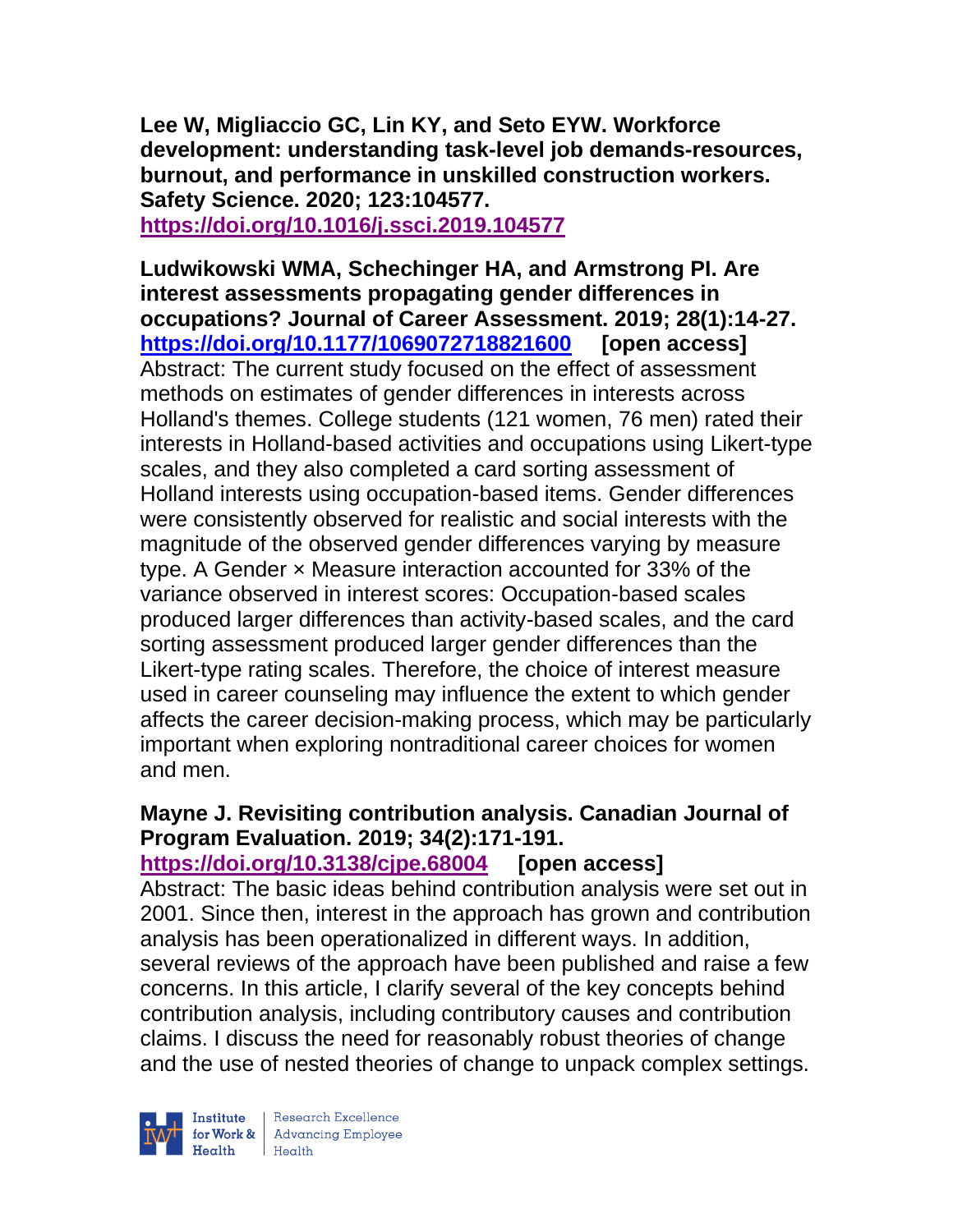On contribution claims, I argue the need for causal narratives to arrive at credible claims, the limited role that external causal factors play in arriving at contribution claims, the use of robust theories of change to avoid bias, and the fact that opinions of stakeholders on the contribution made are not central in arriving at contribution claims.

### **Momeni Z, Choobineh A, Razeghi M, Ghaem H, Azadian F, and Daneshmandi H. Work-related musculoskeletal symptoms among agricultural workers: a cross-sectional study in Iran. Journal of Agromedicine. 2020; [Epub ahead of print]. <https://doi.org/10.1080/1059924X.2020.1713273>**

Abstract: Objective: In Iran, as in most developing countries, agriculture is considered a hazardous industry. Musculoskeletal disorders (MSD) have been shown to be the most common occupational injury among farmers. The present study was carried out among agricultural workers of Fars province, Iran to determine the prevalence of musculoskeletal symptoms and to assess working postures and ergonomic working conditions to identify the major risk factors associated with MSD. Methods: This cross-sectional study was conducted on 1501 randomly selected Iranian agricultural workers with at least 1 year of job tenure. Data were collected using demographic/occupational questionnaire, Nordic Musculoskeletal Questionnaire (NMQ), Quick Exposure Check (QEC) technique, and ergonomic working conditions checklist. Results: The mean age of the participants was 41.39 +/- 13.64 years. The results of NMQ showed the highest prevalence of MSD symptoms was related to lower back (59.3%), knees (36.9%), and upper back (36.6%). Indeed, the QEC score was high or very high (action levels 3 and 4) in 83.1% of the farmers. Moreover, the ergonomic working conditions checklist revealed that the participants' "working postures" index had the lowest mean, indicating poor ergonomic conditions, while "hand tools" had the highest mean, indicating proper ergonomic conditions. Conclusions: The results demonstrated the high prevalence of MSD symptoms among Iranian agricultural workers. Elimination of harmful working postures was recommended to improve working conditions

**Monaco MGL, Uccello R, Muoio M, Greco A, Spada S, Coggiola M, et al. Work-related upper limb disorders and risk assessment among automobile manufacturing workers: a retrospective** 

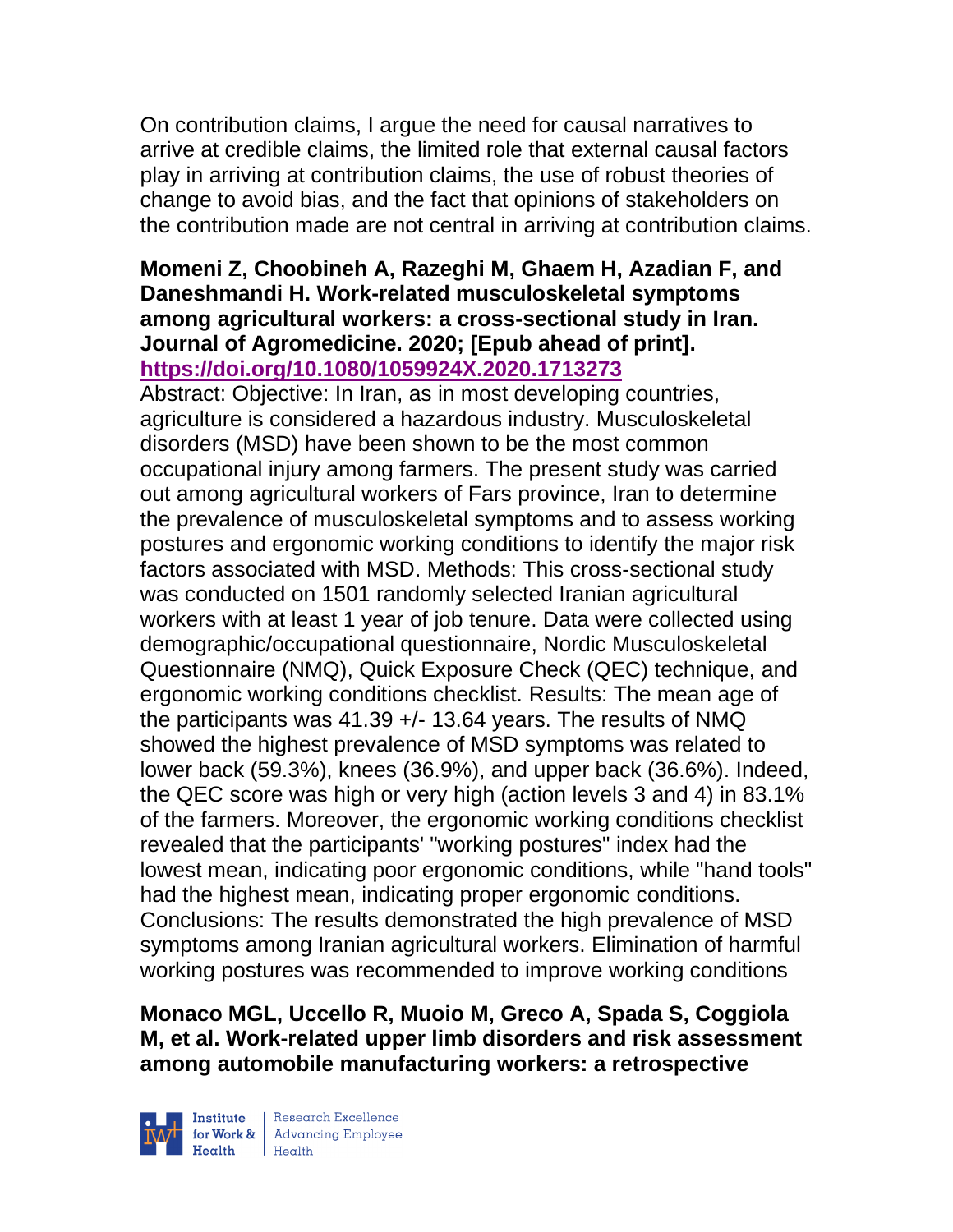### **cohort analysis. Work. 2019; 64(4):755-761. <https://doi.org/10.3233/WOR-193037>**

Abstract: OBJECTIVE: To estimate the three-year cumulative risk of work-related upper limb disorders (WRULDs) in a cohort of automotive industry workers and to provide a first test of the ability of the European Assembly Worksheet (EAWS) methodology to predict WRULDs. METHODS: 292 workers were investigated by reviewing workers' medical records during the period from 2012-2015 to determine their exposure to biomechanical overload according to EAWS risk scores (0-25, low risk, Green zone; 26-50, medium risk, Yellow zone; >50, High risk; Red zone). RESULTS: The risks were 0.83%, 5.71%, and 11.88% for the Control (unexposed), Green and Yellow Groups, respectively. Only the comparison between the Yellow/Control Groups was significant ( $p = 0.0014$ ). In total, we observed 17 cases of musculoskeletal disorders (MSDs) (14 symptomatic and 3 cases detected by physical examination). CONCLUSIONS: The EAWS is a useful tool for the preliminary risk assessments of biomechanical overload among automotive industry workers. The finding of mainly non-specific disorders highly suggests that health surveillance should aim to identify not only full-blown diseases but also symptomatic cases

### **Ottewell N. The association between employers' mental health literacy and attitudes towards hiring people with mental illness. Work. 2019; 64(4):743-753.**

## **<https://doi.org/10.3233/WOR-193036>**

Abstract: BACKGROUND: Research has shown that employers' negative attitudes about hiring people with mental illness is due to stigma. While social contact has been proved to be effective for improving prejudicial attitudes, the influence of knowledge about mental illness on attitudes has been unclear. OBJECTIVE: To investigate the relationship between employers' mental health literacy and their experience or intention of hiring people with mental illness. METHODS: A web-based survey was conducted with Japanese employers. The survey included questions regarding participants' knowledge about mental illness and whether they had hired those with mental illness. RESULTS: Seven hundred employers participated in the survey. Among participants, while depression was widely recognized and understood according to medical criteria,

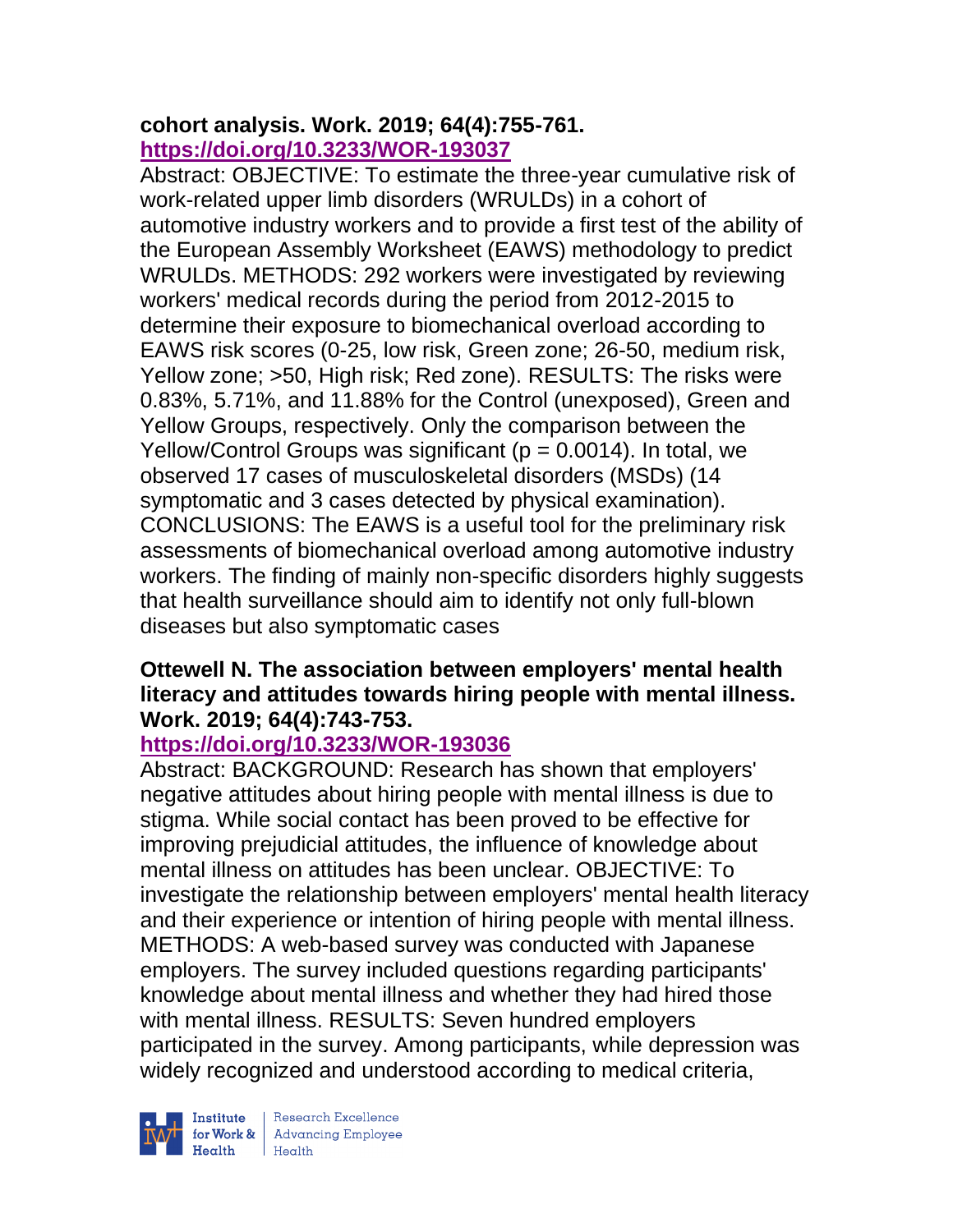schizophrenia was not well known. Thirty-five per cent of participants had hired people with mental illness. Those having experience of employing them were more knowledgeable about mental illness. Participants wanting to employ people with mental illness also possessed greater mental health literacy than those who did not want to do so. CONCLUSIONS: Employers' better mental health literacy could lead to hiring people with mental illness. However, as the relationships between the literacy and employment attitudes are complex, further research is needed

**Rocholl M, Ludewig M, John SM, Bitzer EM, and Wilke A. Outdoor workers' perceptions of skin cancer risk and attitudes to sun-protective measures: a qualitative study. Journal of Occupational Health. 2019; [Epub ahead of print]. <https://doi.org/10.1002/1348-9585.12083> [open access]** Abstract: OBJECTIVES: Since January 2015, squamous cell carcinoma or multiple actinic keratosis of the skin caused by natural ultraviolet irradiation (UVR) is recognized as occupational disease in Germany. Interventions which improve the sun protection behavior of outdoor workers are urgently needed. When developing preventive interventions, the attitudes of target groups need to be taken into consideration. Therefore, outdoor workers' perceptions and attitudes were investigated. METHODS: Seven guided, problem-centered qualitative interviews with healthy male outdoor workers were conducted. A qualitative content analysis was used to analyze the data. RESULTS: We found an underestimation of the perceived skin cancer risk in the seven outdoor workers and heterogeneous attitudes toward the usage of sun-protective measures. Participants stated that the feasibility of technical sun-protective measures depends on the size of the working area. While using a headgear seemed common, none of the participants stated using additional neck protection. Wearing long-sleeved shirts and long trousers were considered problematic. The interviews revealed important requirements for sun-protective clothes, especially in terms of different materials. Although the usage of sunscreen was common, our interviewees seemed to apply it wrongly. CONCLUSION: Risk perceptions of outdoor workers and their attitudes toward sun protection measures may influence the factual UV protection behavior in the workplace. Structures to facilitate the implementation of

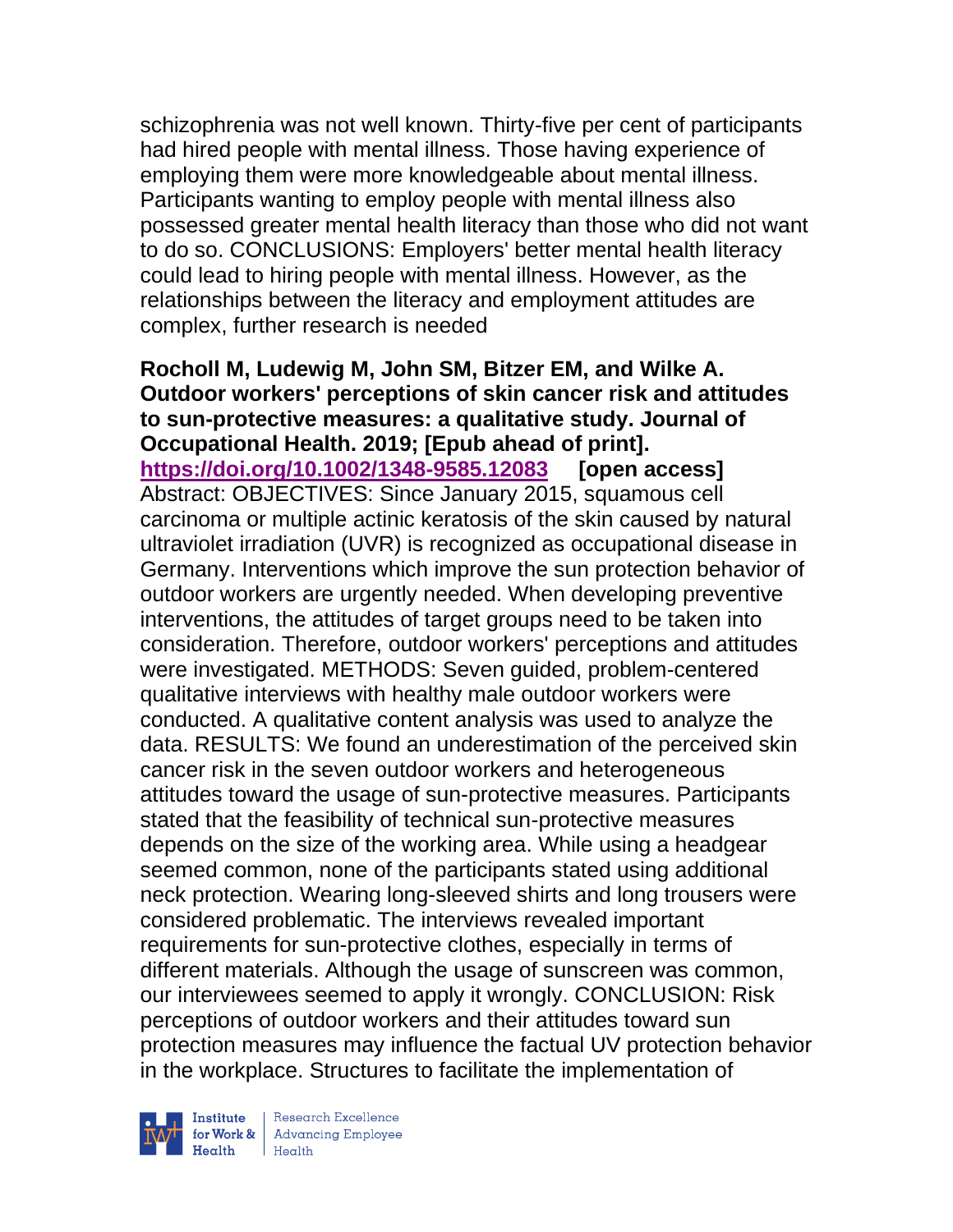technical and organizational sun-protective measures seem to be necessary. Educational interventions and clear instructions which are tailored to the individual needs and attitudes of outdoor workers are required to improve the UV protection behavior and to avoid common mistakes

### **Sherbourne CD, Ryan GW, Whitley MD, Gutierrez CI, Hays RD, Herman PM, et al. Coping and management techniques used by chronic low back pain patients receiving treatment from chiropractors. Journal of Manipulative and Physiological Therapeutics. 2019; 42(8):582-593.**

## **<https://doi.org/10.1016/j.jmpt.2019.07.002>**

Abstract: OBJECTIVES: The purpose of this study was to describe coping strategies (eg, mechanisms, including self-treatment) that a person uses to reduce pain and its impact on functioning as reported by patients with chronic low back pain who were seen by doctors of chiropractic and how these coping strategies vary by patient characteristics. METHODS: Data were collected from a national sample of US chiropractic patients recruited from chiropractic practices in 6 states from major geographical regions of the United States using a multistage stratified sampling strategy. Reports of coping behaviors used to manage pain during the past 6 months were used to create counts across 6 domains: cognitive, self-care, environmental, medical care, social activities, and work. Exploratory analyses examined counts in domains and frequencies of individual items by levels of patient characteristics. RESULTS: A total of 1677 respondents with chronic low back pain reported using an average of 9 coping behaviors in the prior 6 months. Use of more types of behaviors were reported among those with more severe back pain, who rated their health as fair or poor and who had daily occurrences of pain. Exercise was more frequent among the healthy and those with less pain. Female respondents tended to report using more coping behaviors than men, and Hispanics more than non-Hispanics. CONCLUSION: Persons with chronic back pain were proactive in their coping strategies and frequently used self-care coping strategies like those provided by chiropractors in patient education. In alignment with patients' beliefs that their condition was chronic and lifelong, many patients attempted a wide range of coping strategies to relieve their pain

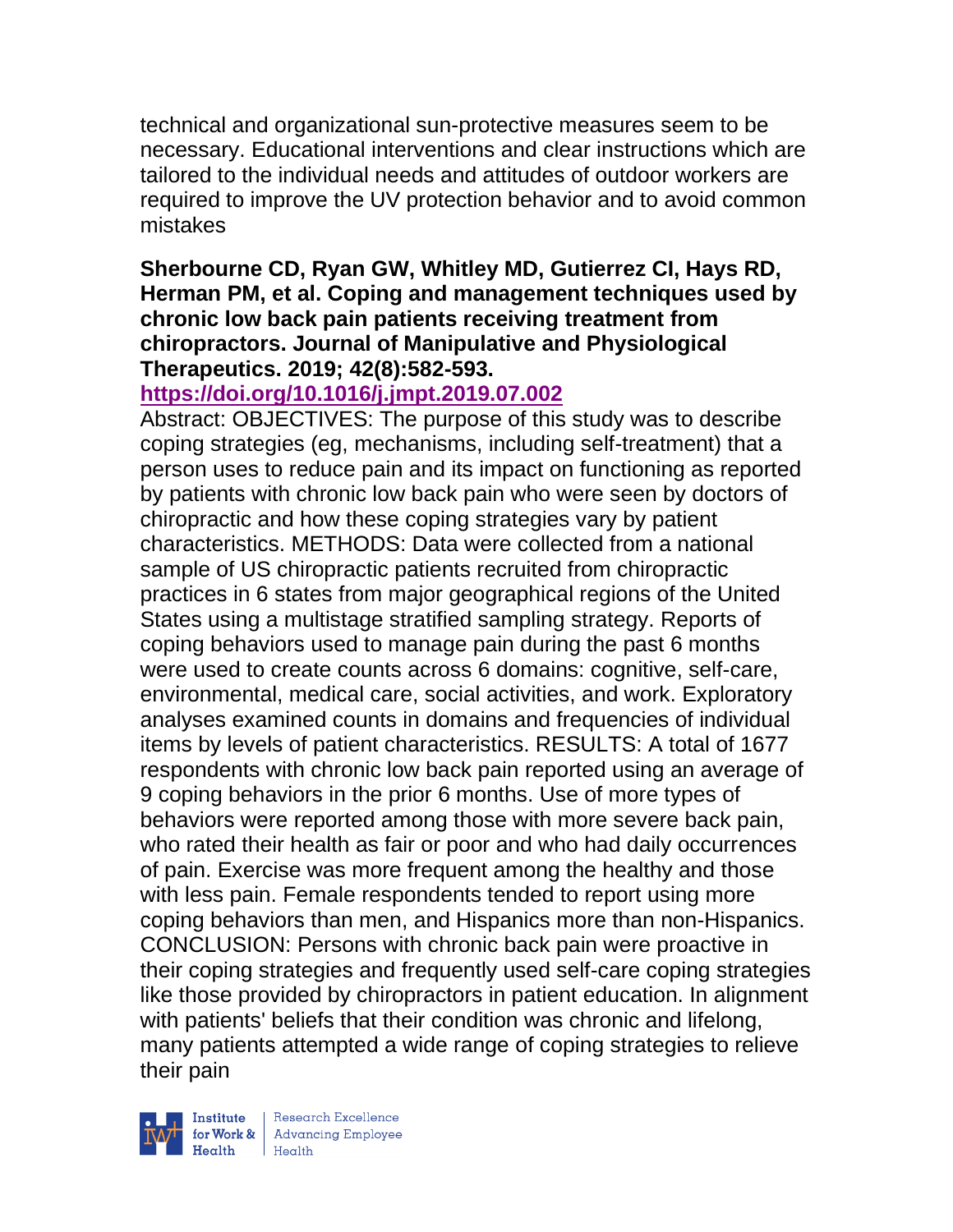### **Smeets J, Hoefsmit N, and Houkes I. Self-directing return-towork: employees' perspective. Work. 2019; 64(4):797-807. <https://doi.org/10.3233/WOR-193041>**

Abstract: BACKGROUND: Dutch legislation stimulates active participation of employees in their own return-to-work (RTW). In addition, RTW professionals encourage sick-listed employees to selfdirect RTW. It remains unclear, however, how employees give meaning to and shape their self-direction. OBJECTIVE: This study aims to conceptualize self-direction using the components of Self-Determination Theory (autonomy, competence, and relatedness) as a framework. METHODS: Semi-structured interviews were conducted with three long-term sick-listed employees. These results were combined with 14 existing transcripts of semi-structured interviews with long-term sick-listed employees and employees who experienced long-term sick leave during the previous calendar year. All interview transcripts were analyzed thematically. RESULTS: Employees generally think of self-direction as making their own decision regarding RTW. They wish to decide by themselves how to shape their RTW-process. Several environmental factors play a role in employees' self-direction. Proximal factors are satisfaction of the need for autonomy, competence, and relatedness. Distal factors are legislation regarding RTW, organizational culture and clarity regarding the roles of various stakeholders in the process of sickness absence and RTW. CONCLUSIONS: Exercising self-direction in RTW seems to contribute to a personalized RTW-process that takes into account individual needs and wishes. Preconditions for effective self-direction are a supportive environment and good cooperation between employee, employer, and occupational physician

### **Sveinsdottir V, Lie SA, Bond GR, Eriksen HR, Tveito TH, Grasdal AL, et al. Individual placement and support for young adults at risk of early work disability (the SEED trial). A randomized controlled trial. Scandinavian Journal of Work, Environment & Health. 2020; 46(1):50-59.**

## **<https://doi.org/10.5271/sjweh.3837>**

Abstract: Objectives Individual placement and support (IPS) is an effective approach for helping people with severe mental illness gain employment. This study aimed to investigate if IPS can be effectively repurposed to support young adults at risk of early work disability due



Institute Research Excellence<br>
for Work & Advancing Employee<br>
Health Health | Research Excellence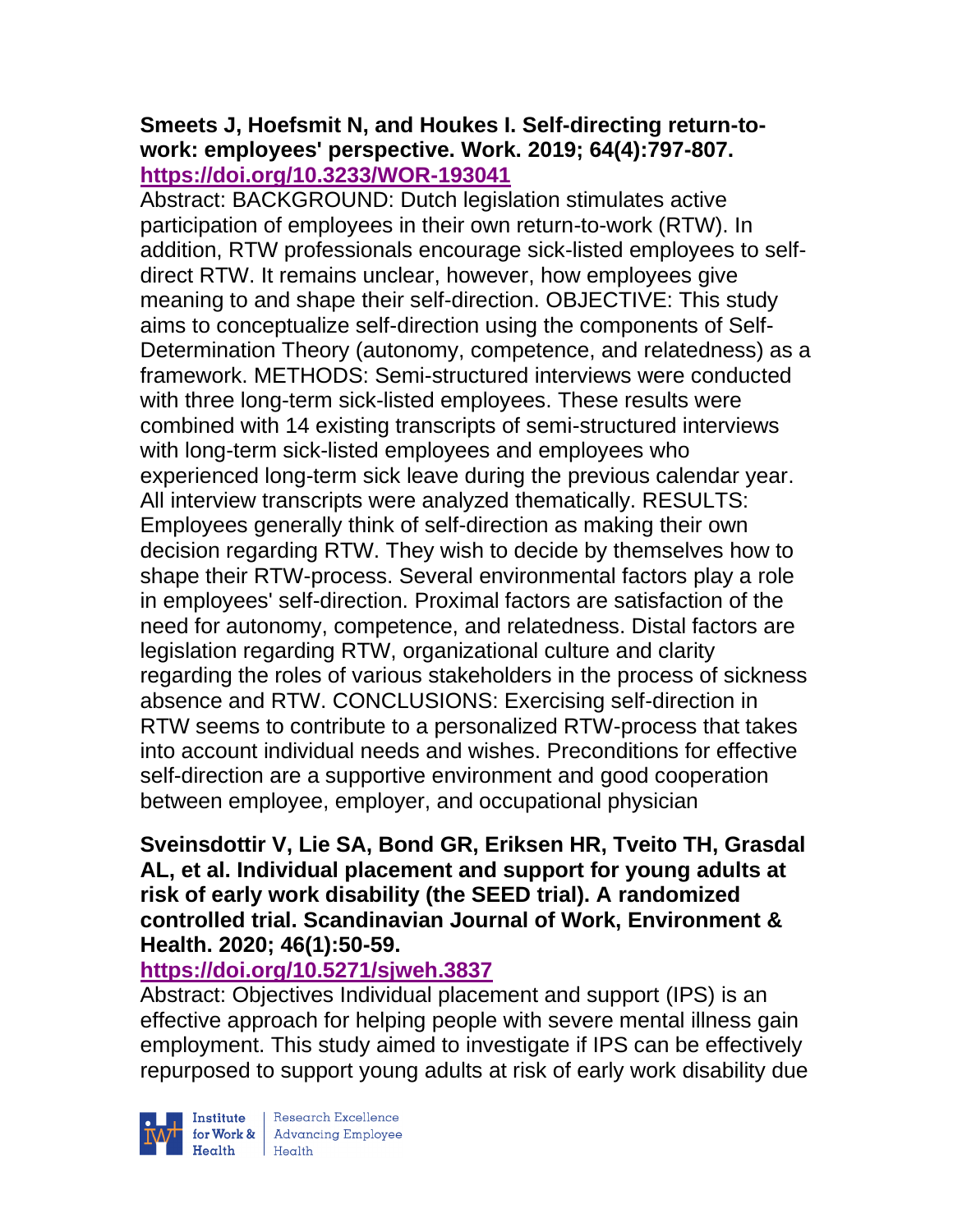to various social and health related problems. Methods A randomized controlled trial including 96 young adults (1829 years; 68% men) was conducted in Norway. Participants were not in employment, education, or training, received temporary benefits due to social or health-related problems, and were eligible for traditional vocational rehabilitation (TVR). Participants were randomized to IPS (N=50) or TVR (N=46). Self-reported data were collected at baseline and at 6 and 12-months follow-up. The primary outcome was obtaining any paid employment in the competitive labor market during follow-up. Secondary outcomes were physical and mental health, well-being, coping, alcohol consumption, and drug use. Results Significantly more IPS participants obtained competitive employment compared to TVR participants during 12-months follow-up (48% versus 8%; odds ratio 10.39, 95% confidence interval 2.7938.68). The IPS group reported significantly better outcomes than the TVR group in subjective health complaints, helplessness, and hopelessness. In post hoc analyses adjusted for baseline and missing data, the IPS group reported significantly better outcomes on these measures in addition to level of disability, optimism about future well-being, and drug use. Conclusions IPS is effective for young adults at risk of early work disability. IPS was superior to TVR in increasing competitive employment and promoted improvements in some non-vocational outcomes. IPS services should be offered to improve employment rates in this vulnerable group

### **Wiitavaara B and Heiden M. Content and psychometric evaluations of questionnaires for assessing physical function in people with low back disorders. A systematic review of the literature. Disability and Rehabilitation. 2020; 42(2):163-172. <https://doi.org/10.1080/09638288.2018.1495274>**

Abstract: Purpose: The purpose was to investigate how physical function is assessed in people with musculoskeletal disorders in the low back. Specifically: Which questionnaires are used to assess physical function in people with musculoskeletal disorders in the low back? What aspects of physical function do those questionnaires measure? What are the measurement properties of the questionnaires? Materials and methods: A systematic review was performed to identify questionnaires and psychometric evaluations of them. The content of the questionnaires was categorised according to



| Research Excellence **Institute** Research Excellence<br> **Fractional Advancing Employee**<br> **Health** Health